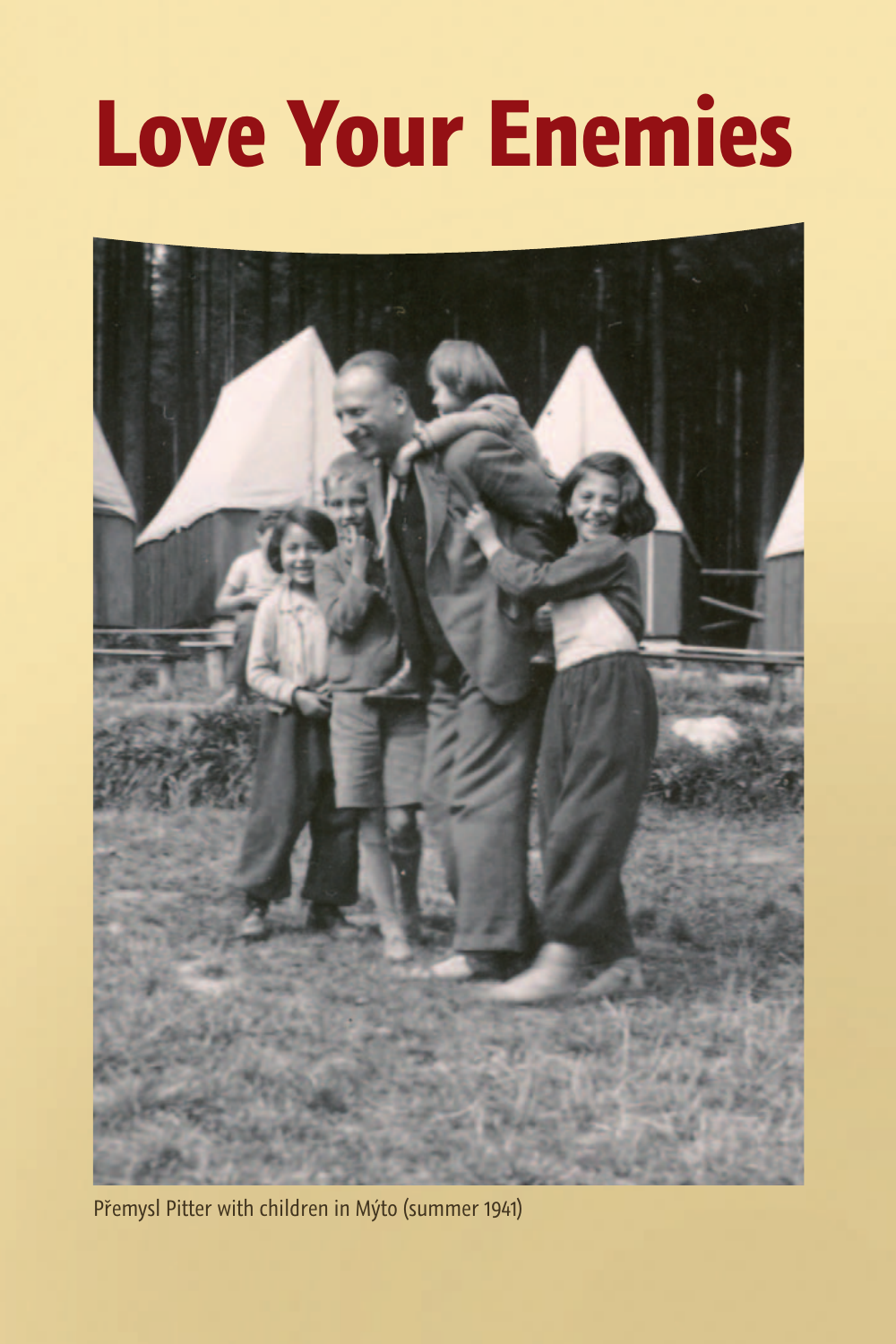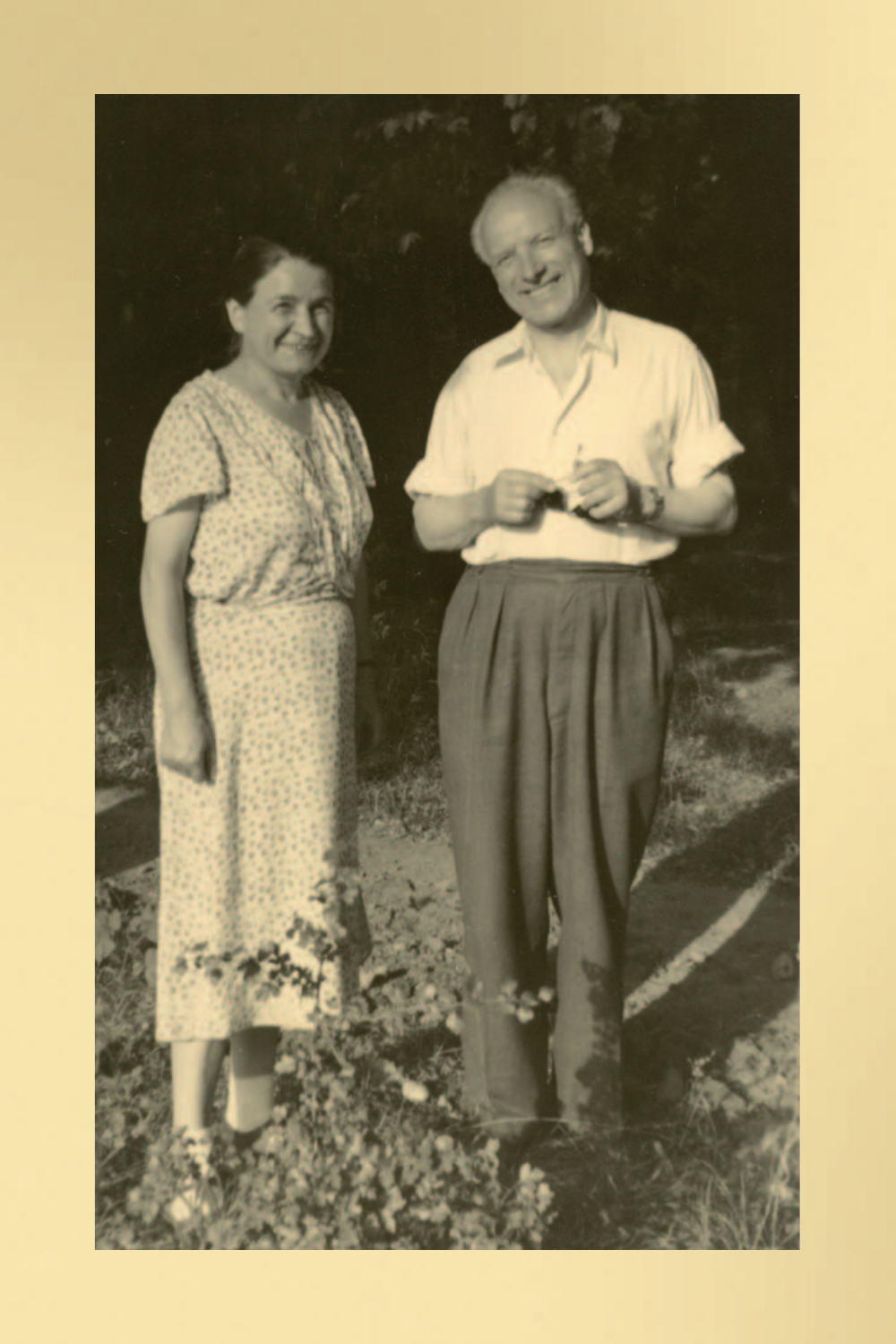## **Přemysl Pitter – A Complicated Czech and European**

Born in 1895, he was one of the last generation to reach adulthood before World War I – just in time to wake up into full, overwhelming and unenviable experience of maturity on the battlefronts of WWI.

Like many of his contemporaries young Přemysl Pitter found the prospect of war exciting. Many men of his generation felt dissatisfied with the petrified framework of the civic world of their fathers where everything – family businesses and establishments, partnerships or views on art – seemed to be preordained forever. The idea of living in such a world sent shivers down their spines. Anything seemed better than carrying on this predestined order which was suffocating for those just setting forward on their journeys and were unsure of what to do with themselves. The war promised many things: escape, adventure, perhaps even a chance to become a hero.

It was all one great blunder and Pitter was convinced of this in the most drastic way: in January 1915 during his first turn of duty on the Galicia battlefront. Like so many other young men on all battlefronts of the world, he was driven into killing sooner than he, in his youth, could understand the reality of the situation he was caught up in. In one of the first nights on the frontline the enemy attacked and for several hours all the men of his unit, including Pitter himself, put their best efforts into firing into the dark although they could see nothing but flashes – it was just a panic-filled dread that if they did not fight off the attack a hand-to-hand struggle in the trenches would follow. At dawn the open country before them was full of scattered corpses. Pitter never found out if he had been one of the night killers. However, from that moment his life story began to develop along a different path to his comrades-in-arms.

Many of them subsequently became "good soldiers": they killed on orders from their officers and so they absolved of the responsibility for somebody else's death. It seemed to have another, higher meaning ordained from elsewhere and it freed such soldiers from doubts about the rightness of their behaviour. Pitter was unusual in that he took pains not to impose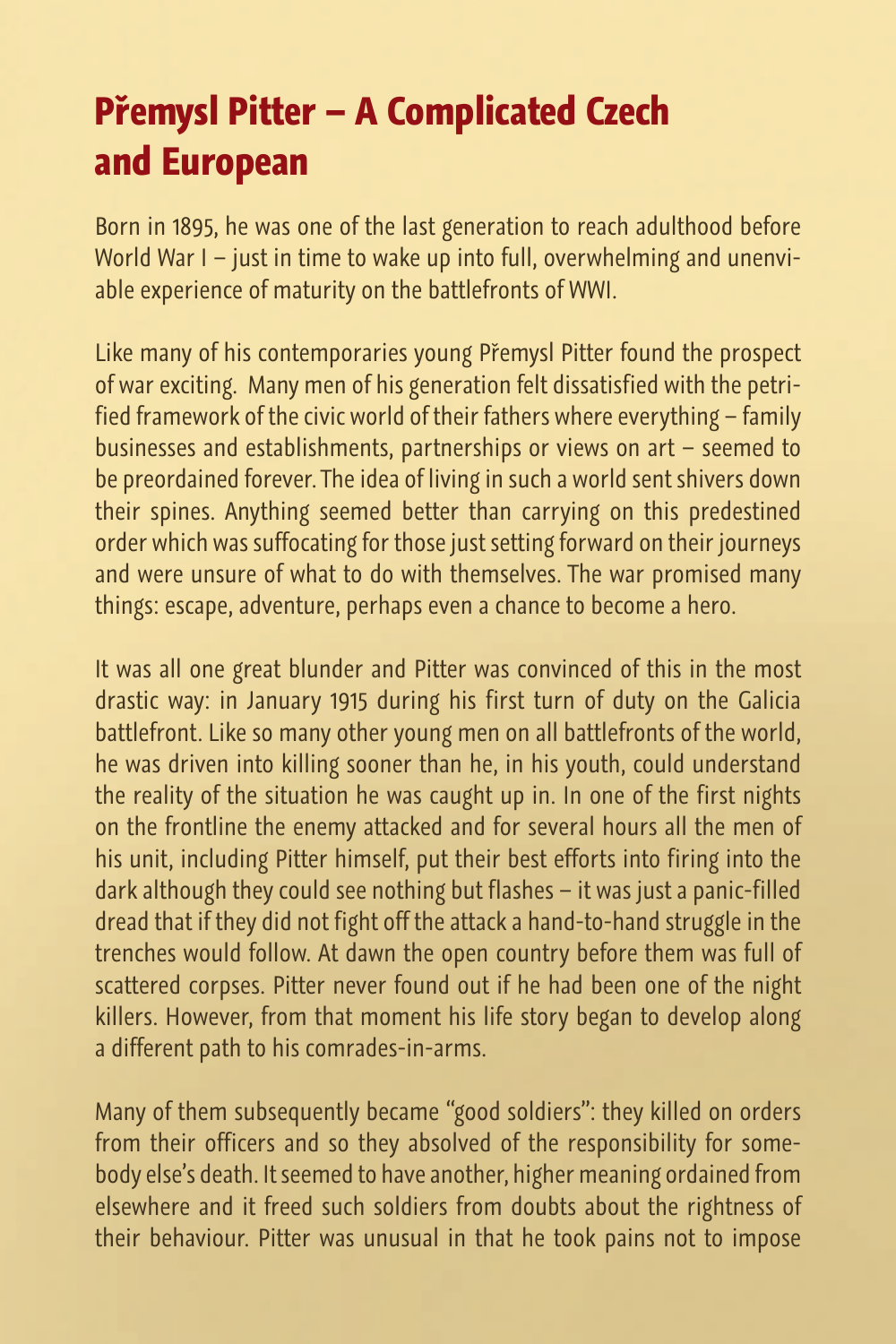this "deeper" political spirit of war on himself. He always saw himself as responsible for everything he did. He could not resolve the death of another human with his conscience and so began the long road of Přemysl Pitter from a visceral to a more and more conscious and thought out pacifism.

The horrors of war that surrounded him for years may have made him unbalanced for a while, but it was no wonder. However, among all the dying he was one of the lucky ones: while other soldiers at his side were dying he himself was left "ill-deservedly" alive. This trauma transformed one day into a religious experience, perhaps the strongest of his entire future life. He later described on many occasions that moment when he heard a voice from above and was liberated from the tribulations of the battlefield with the following words: Your life does not belong to you anymore but to me – and to the service of people, the salvation of those who are drowning.

Přemysl Pitter did not learn his faith at home, nor did he work through gradual cognition of the world. His faith struck and overcame him out of the blue, in a similar way to that described in the biographies of some saints. And at the same time he was "lucky" that in the course of his occasional leaves of absence from the front he met in Prague, his hometown, members of an unorthodox religious circle based around Anna Pohlová. They read the Bible together, favouring extracts from the Sermon on the Mount in the Gospel of Matthew, where Jesus presents to the disciples his concept of revealed faith: those who accept it do so not on the basis of critical examination of the various pros and cons but because they identify with Jesus in their innermost selves, in their own urgency. After the founding of the republic when hundreds of people not only left the Catholic and various other churches, but also grew apart from religion altogether, Pitter and his friends on the contrary came to the belief that in times of religious crisis there is a need to seek new ways to allow Jesus' word to work among people and to change their lives for the better.

In 1920 the religious community of New Jerusalem was born. It owed its name to Jan Milíč of Kroměříž, who had been one of the first Czech reli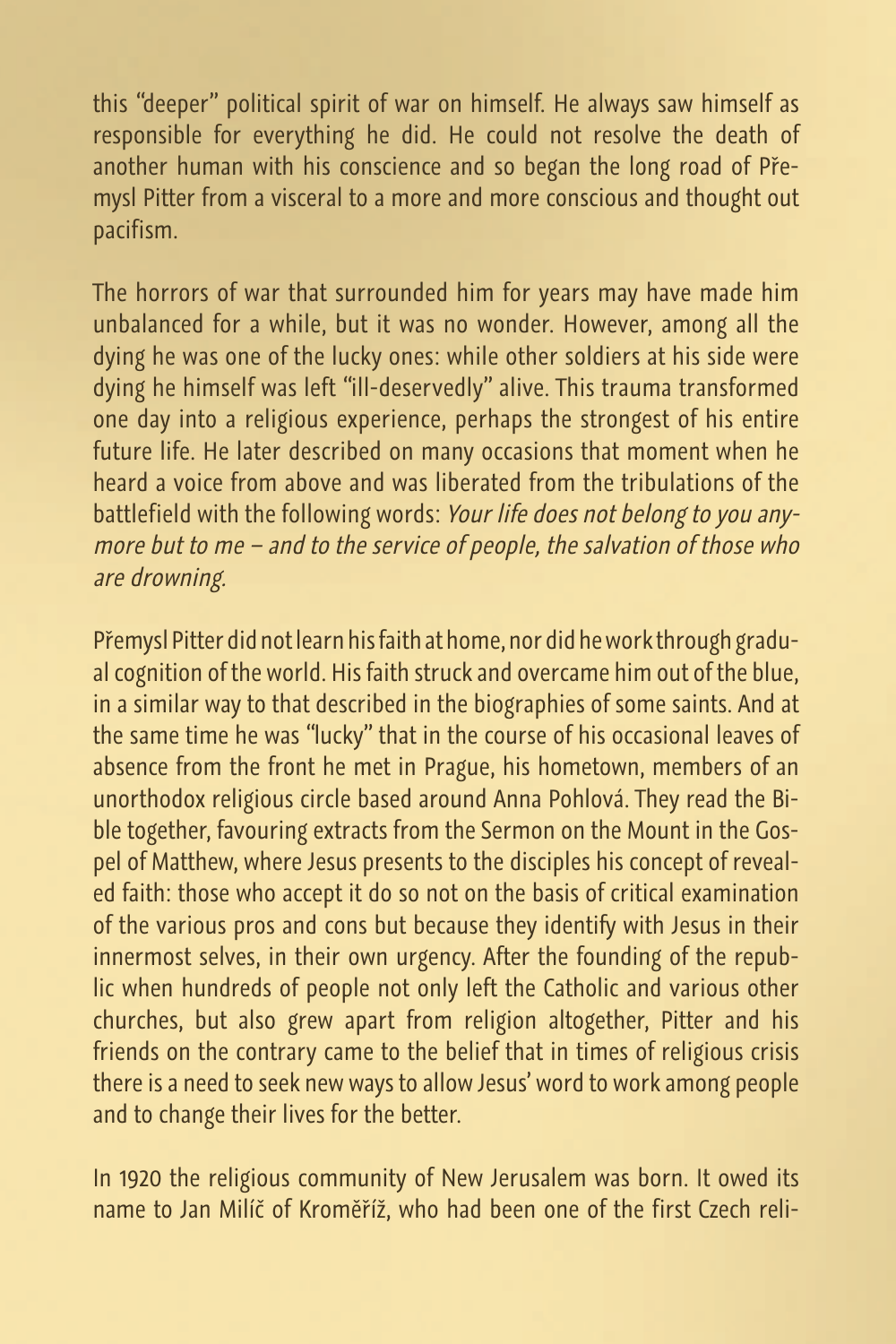gious reformers to oppose the corruption of the Church in the fourteenth century. He had built a sanctuary for the poor in the Prague of Charles IV, which he called New Jerusalem and which was to become a model of a better future world. Like Milíč, Pitter believed that a Christian had to undergo an inner moral transformation and purge of the heart (conversion) in order for his/her faith to be personal and true; Pitter also believed that the current church could be renewed only on the basis of the spirit of primal church communities – and that the touchstone of how effective this transformation was would be "fieldwork" among the most needy – particularly among the poor and the young.

The movement had a solid Christian base but it was also inspired by the Buddhist doctrine of karma and elements of various other spiritual teachings – even such positively spectacular or time-conditioned ones as occultism or spiritualism. Pitter was not a Christian eclectic or experimenter; he considered himself a man who followed the Apostle Paul's statement: "Prove all things; hold fast that which is good." Pitter rejected anything that did not correspond to the Christian base. However, he did not conceal that in formulating his pacifistic ideas he was inspired not only by the Bible but also by the methods of the International Red Cross, the writings of the Czech theosophist Pavla Moudrá and the philosophy of "non-resistance against evil with force" by the Russian writer Leo Tolstoy.

After 1918 everybody thought that the world which emerged from the slaughter of WWI had to vary although the recipes were different: Gandhi or Masaryk, Lenin or Hitler. Pitter and his friends aimed their work particularly at the birth of a new, morally regenerated man. Perhaps no other Czech travelled to so many pacifist congresses between the wars and hardly anybody put in so much work within the peace movement as he did. However, the main focus of his activities was in social charity. Pitter identified himself with the movement of Religious Communism whose main representative was the Swiss theologian Leonhard Ragaz and he proved with his activities that the word "communism" could have a completely different meaning than that suggested by the catastrophic deeds of part of the international radical left.

Pitter longed to change the world and above all the people in it, and he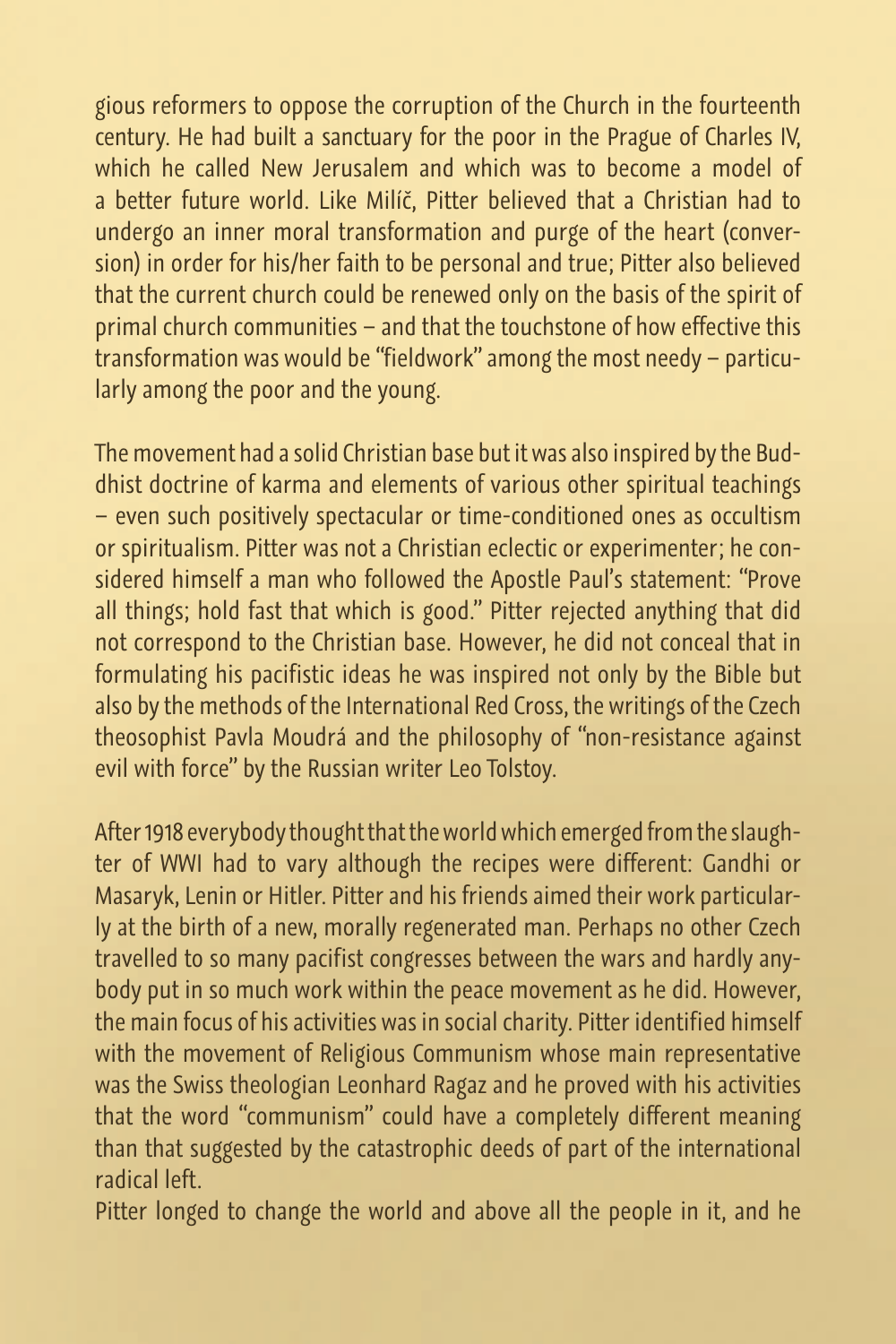chose methods that would have an impact on public opinion. However, these were different methods to those used for example by politicians. Pitter did not seek collaboration on the basis of rational pragmatism, he wished for more: through the power of his personal example he wanted to (and he did) lead helpers to believe as unconditionally as he did. Among these helpers the one who was closest to him for half a century was a Swiss woman Olga Fierz (1900–1990) who, together with Pitter, formed a collaborative tandem that survived all the transformations and critical stages of the movement. Fierz also took great and determined care to preserve Pitter's memory after his death.

Together they were the main force behind publishing the periodical Sbratření (Becoming Friends; 1924–1942). It helped to bind the movement together and acquired supporters both in Czechoslovakia and abroad. From the mid 1920s they also started working with young people, particularly those from poor Prague working-class neighbourhoods like Žižkov. In 1933 the famous Milíčův dům (Milíč House) opened as a sanctuary for children and young people where Pitter introduced educational methods he learnt about during his travels around Europe (he was especially inspired by Quaker schools he had studied in England). Together with Olga Fierz, Ferdinand Krch and other tutors the Milíčův dům offered a non-authoritarian style of education based on personal example and offering a wide range not only of "subjects" but also games and practical occupations. The religious ethos of this education stayed hidden; there was no conversion to Pitter's faith but the fact that the "Uncle" (as the children called him) was driven primarily by this lifelong faith was patently clear. It was from the work at the Milíčův dům, that the "Action Castles" (1945–1947) gradually arose. This project was possibly the most significant contribution that Přemysl Pitter and his collaborators made to the history of the twentieth century.

It began with the Munich Agreement and the establishment of the Protectorate when the situation of the Jewish children Pitter had in his care in the Milíčův dům worsened due to the gradual imposition of the Nuremberg Laws. He continued to support their families and risked his own life to visit them even when it was strictly forbidden and transports to concentration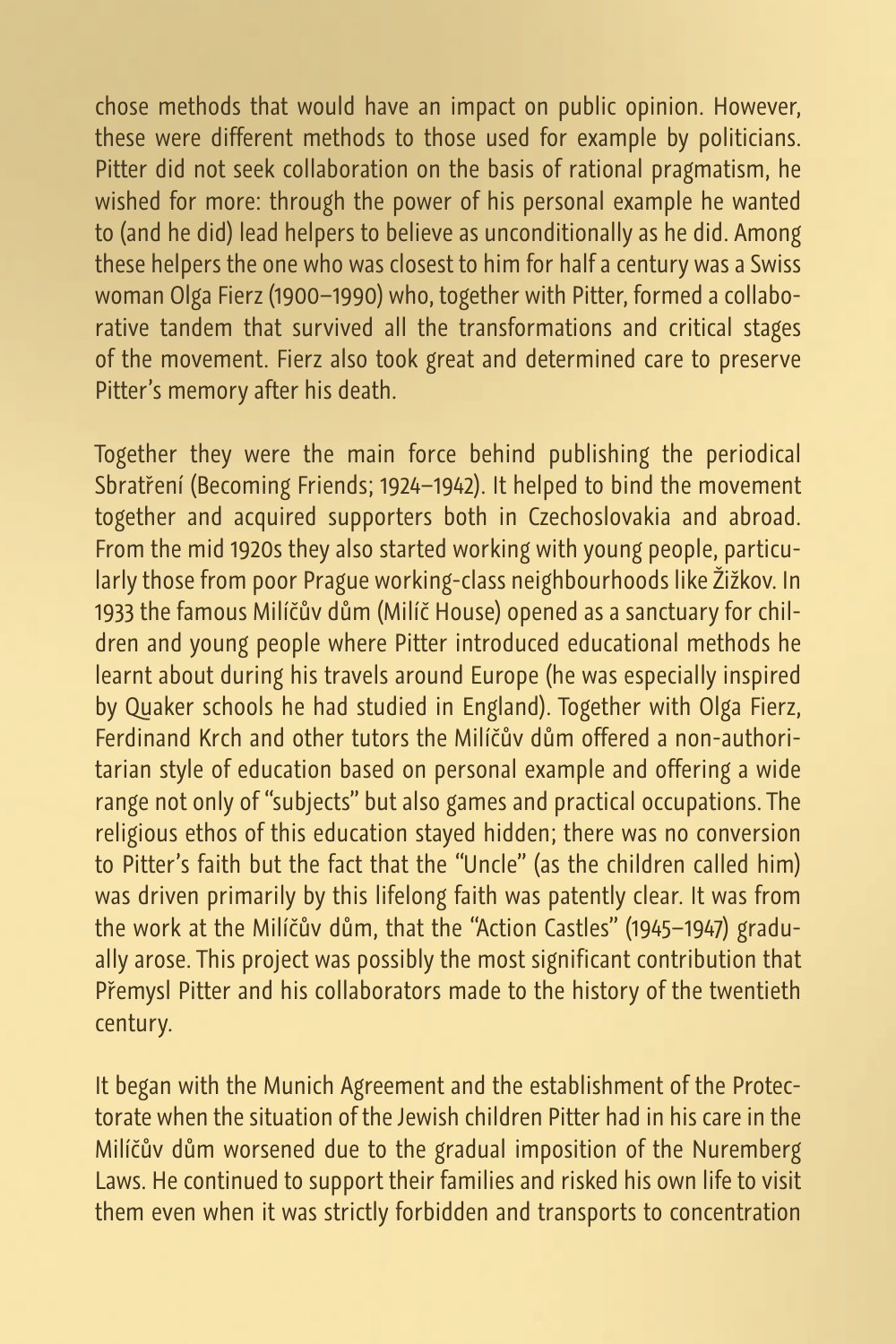camps were in full swing. Pitter had no idea during the war about the extent of the "Final Solution" and so immediately following the liberation of Terezín in May he decided to go there to look for "his" children and bring them back. He did not find them there because they were no longer alive; however, he brought back tens of others in a pitiful state, and with his team he started to take care of them in the way he used to. He arranged health care for them in several buildings in central Bohemia: the former castles of Olešovice, Štiřín, Kamenice and Lojovice, largely confiscated from expelled German owners. And together with these Jewish children he placed into the castles children from other families affected by the war, both Czech and German. There were 810 children altogether, half of whom were German.

The exceptional nature of Pitter's "action" becomes clearer when contrasted with the general Czech context at that time. The expulsion of almost three million Germans after the war was in full progress and particularly in the early weeks and months it often took a wild (violent) form on the part of the Czechs. At the same time that Czech politicians, regardless of their political affiliation, proclaimed a final break with the Germans, Pitter applied his idea of Christian mercy – and he used it not in theory or rhetoric but in practice. The coexistence of children from slaughtered Jewish families with German children who had been, for example, in the Hitlerjugend was extremely difficult so soon after the war, but this was what Pitter attempted to achieve (almost without publicity at the time). The "Action Castles" lasted two years and over that time Pitter traced family members for his wards in the world fragmented by the war or found other people willing to take care of them. And meanwhile he "educated" his children. Meetings of former "Pitter's children" – which still take place today – are perhaps the best testament to the importance of this coexistence. It is clear from the speeches of participants that even in 1945 it was possible to behave in Czech–German relationships in a different manner than the traumas of the recent war seemed to dictate. (In 1964 Pitter was awarded the honorary title of Righteous among the Nations in the State of Israel in recognition of his work.)

Other stories from Pitter's post-war life also show that the core of his faith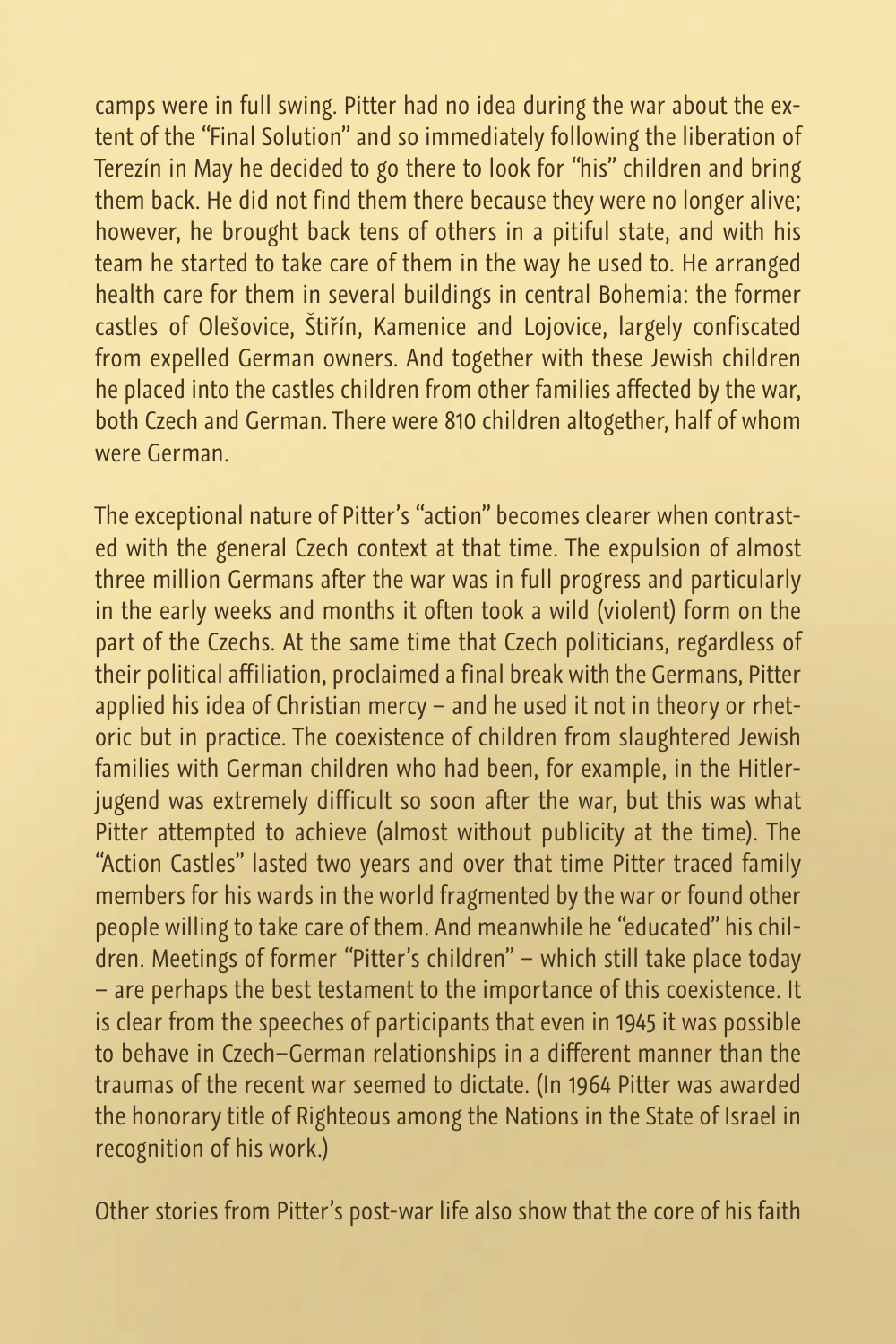lay in relief work for the poor and needy. After the communist takeover in 1948 his pedagogical model, based on Christian foundations and thus in opposition to Nejedlý's or Makarenko's ideas, became undesirable. They prevented Pitter from working at the Milíčův dům or elsewhere and he came under surveillance by the secret police. He resisted for a long time, but in 1951 when his life was at risk he chose exile. The following years (1952–1962) he spent, together with Olga Fierz, as a social worker and a lay preacher in the Valka German refugee camp near Nuremberg and as a collaborator in the Czechoslovak broadcasting service of Radio Free Europe in Munich. All this time he was also one of the most dedicated proponents of Czech–German forgiveness and reconciliation among Czechoslovak exiles; even then the number of such Czechs could be counted on fingers of one hand.

Přemysl Pitter lived out the last fourteen years of his life with Olga Fierz "in retirement" at a new address near Zurich in Switzerland. It was one of their most powerful periods. From 1962 they published the periodical Hovory s pisateli (Conversations with Writers) – a follow-up to the former Sbratření – and sent it out to Czechoslovak exiles all over the world. At the same time Pitter expanded his publishing activities and collaborated with many Czechoslovak exile and German organisations to support the development of mutual contacts (for example Ackermann Gemeinde). When he died in 1976 both Czech exiles and the nation at home lost their most distinct and lifelong representative of the belief that if there are fewer ideological terms that are given, the moral values and practical effects of reconciliation between both individuals and nations are all the greater.

Though his name is not unknown in the Czech Republic today the significance of his legacy is still not fully appreciated, limited to a smallish circle of eyewitnesses and those interested in the history of religion, including outside the church. Přemysl Pitter was a humanist of similar impact as Nicholas Winton or Oskar Schindler but his name is known in a far smaller sphere. Was he perhaps too demanding in his life, his concept of faith and in the complexity of his demands of believers? Could a man be condemned to the margins of interest in the largely atheistic Czech society just because he was confident he had experienced in his youth the miracle of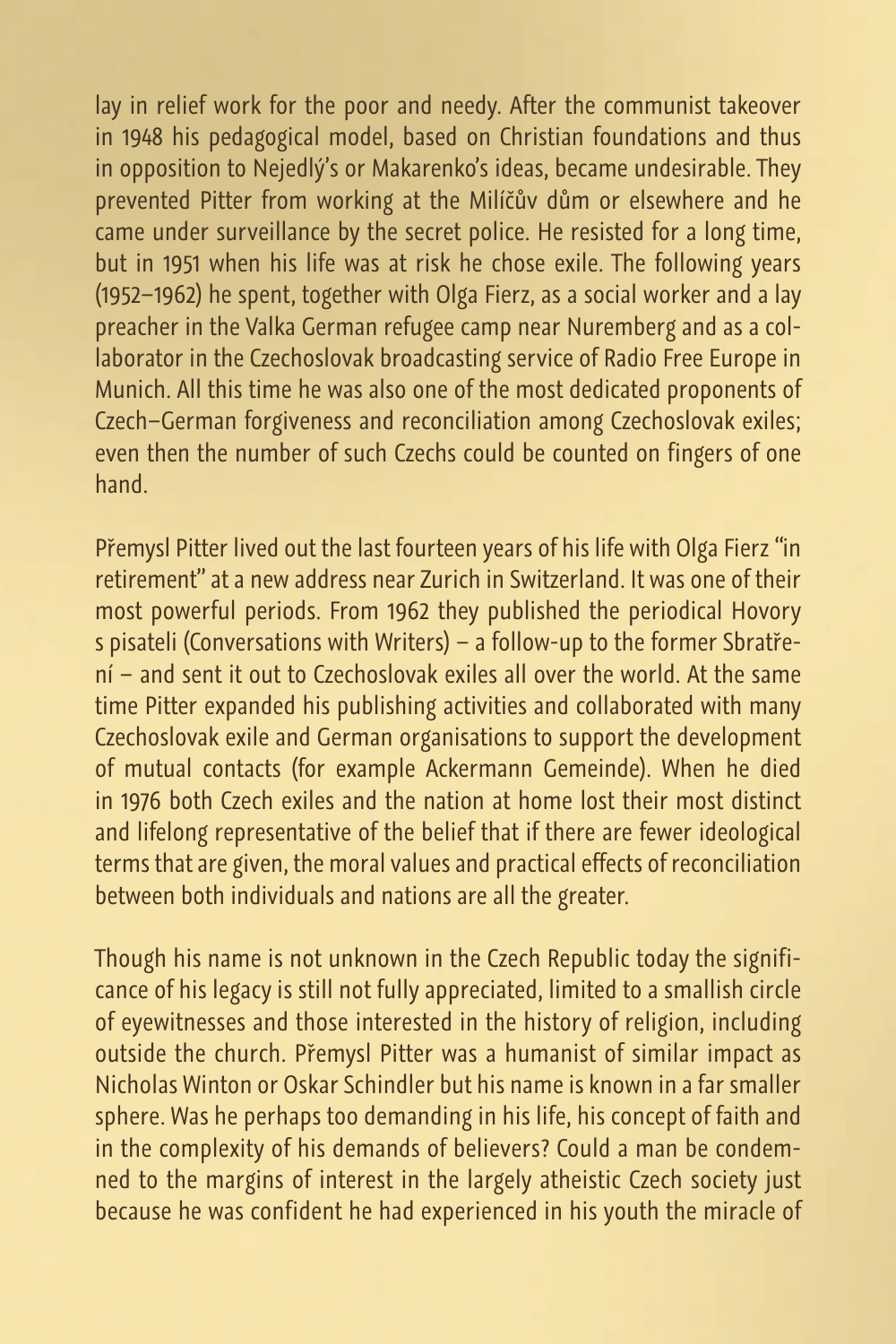God's grace and he never gave up hoping to experience it again together with others? Přemysl Pitter is still awaiting full recognition in his homeland.

Pavel Kosatík Translated by Ladislav Šenkyřík and April Retter



With collaborators in front of the Milíč House (1945)



Přemysl Pitter (1915)





Milíč House (1937) Milíč House (2013)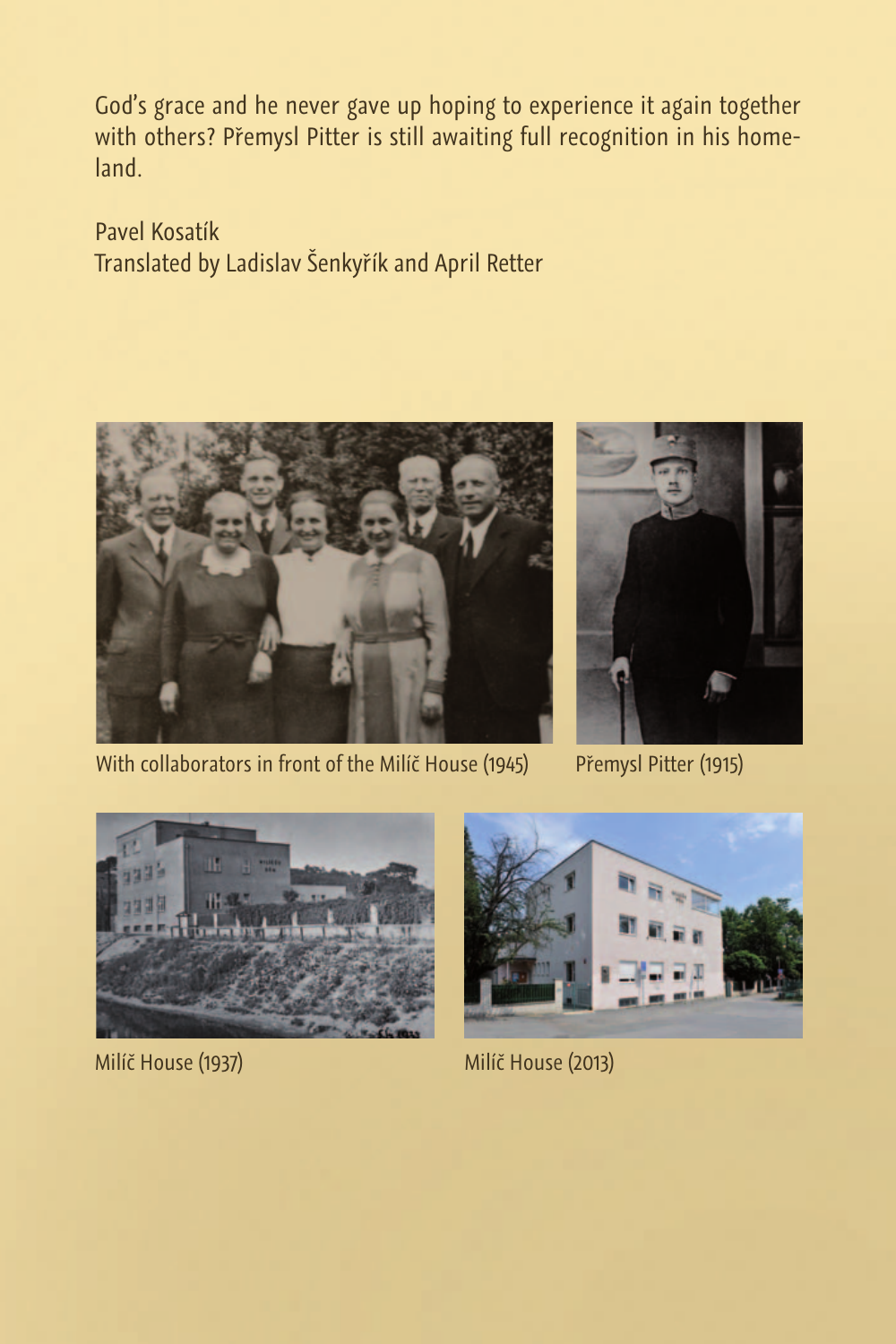



With Olga (1943)



Mýto – Czech refugees (1938) Mýto (1941)